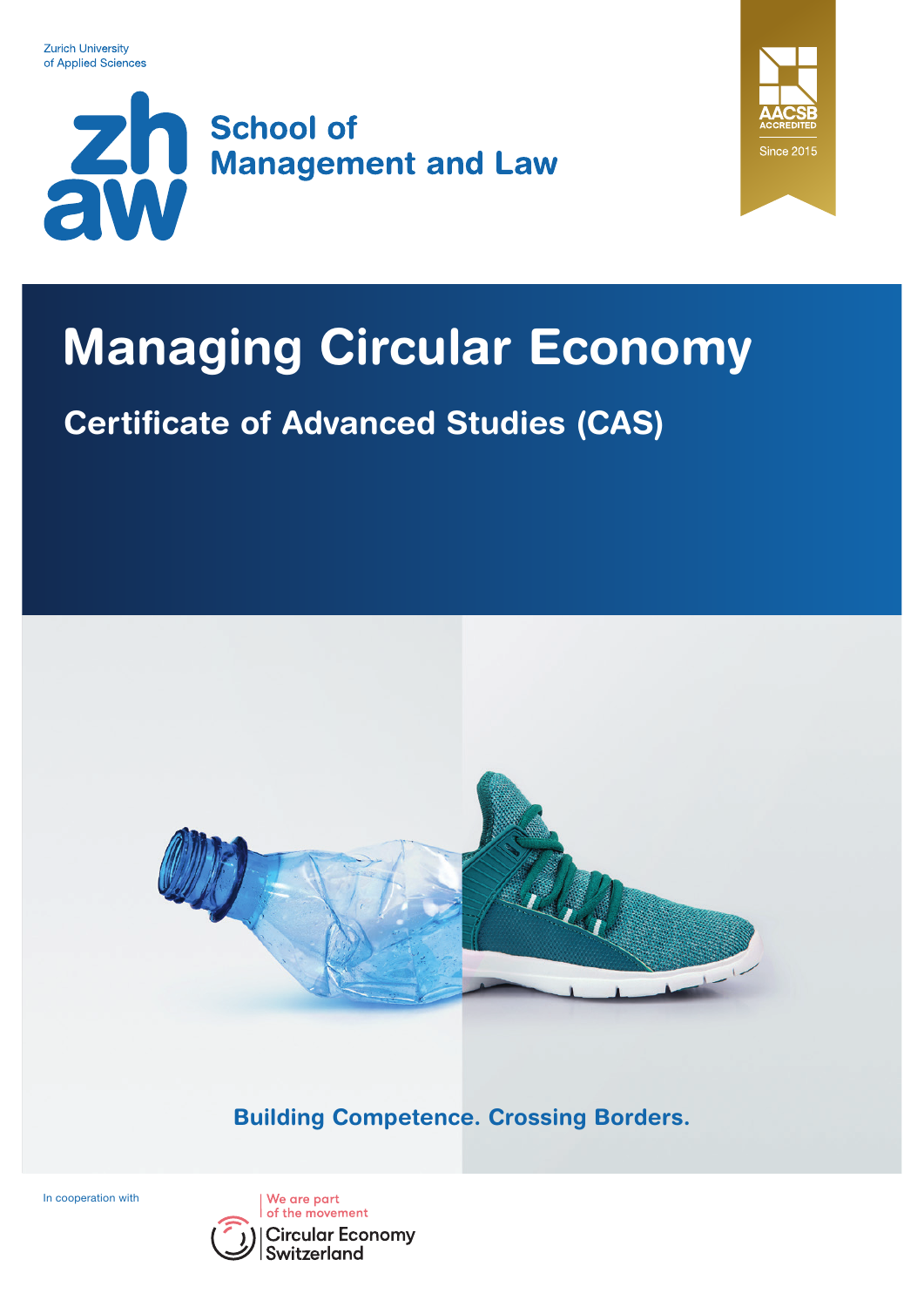## Program, Structure, and Content

### Get in the loop

Increase the resilience and agility of your organization by embracing the circular economy.

### INTRODUCTION

- − Is your organization fit for the green deals?
- − How can you compete in a world of scarce natural resources and volatile energy prices?
- − What if circular economy principles could boost your business, make it more resilient and help you reach your targets?

Organizations are facing resource scarcity and fluctuating commodity prices. Most of these risks are associated with the linear economy built on the "take-make-dispose" model. Circular economy fosters the decoupling of economic growth and resource consumption.

Already today, organizations implementing circular processes and products mitigate supply risks, reduce costs, enhance customer and employee relationships, differentiate from competition, and spur innovation.

### LEARNING OBJECTIVES AND ADDED VALUE

The CAS Managing Circular Economy enables you to:

- − identify and evaluate strategic opportunities of the implementation of circularity within your organization
- − understand and anticipate legal environment for your business
- − understand customers'role in the adoption of circular business models
- − assess which technologies, such as 3D-printing, IIoT, and bio-fermentation, can help to reach your business goals
- − develop business models and design supply chains for the implementation of circularity in your company
- − offer guidance to senior management concerning the opportunities and risks of the circular economy

### APPROACH

The program follows a mixed-method, problem-based approach with a combination of input lectures, simulation games, design-thinking exercises, analysis of success stories, and practical work on real-life cases. Great importance is attached to developing small circular solutions within the participants' organizations that spur a larger roll-out along the whole supply chain.

### TARGET AUDIENCE

Are you a middle manager in the manufacturing sector, or in the procurement department of a federal, cantonal or municipal office? Are you responsible for sustainability, product development, design, procurement, business development, sales or product management? Do you want your family company to flourish using the principles of circular innovation? If you want to understand the benefits and constraints of the circular economy in an international setting and implement circular initiatives within your organization, this program is ideal for you.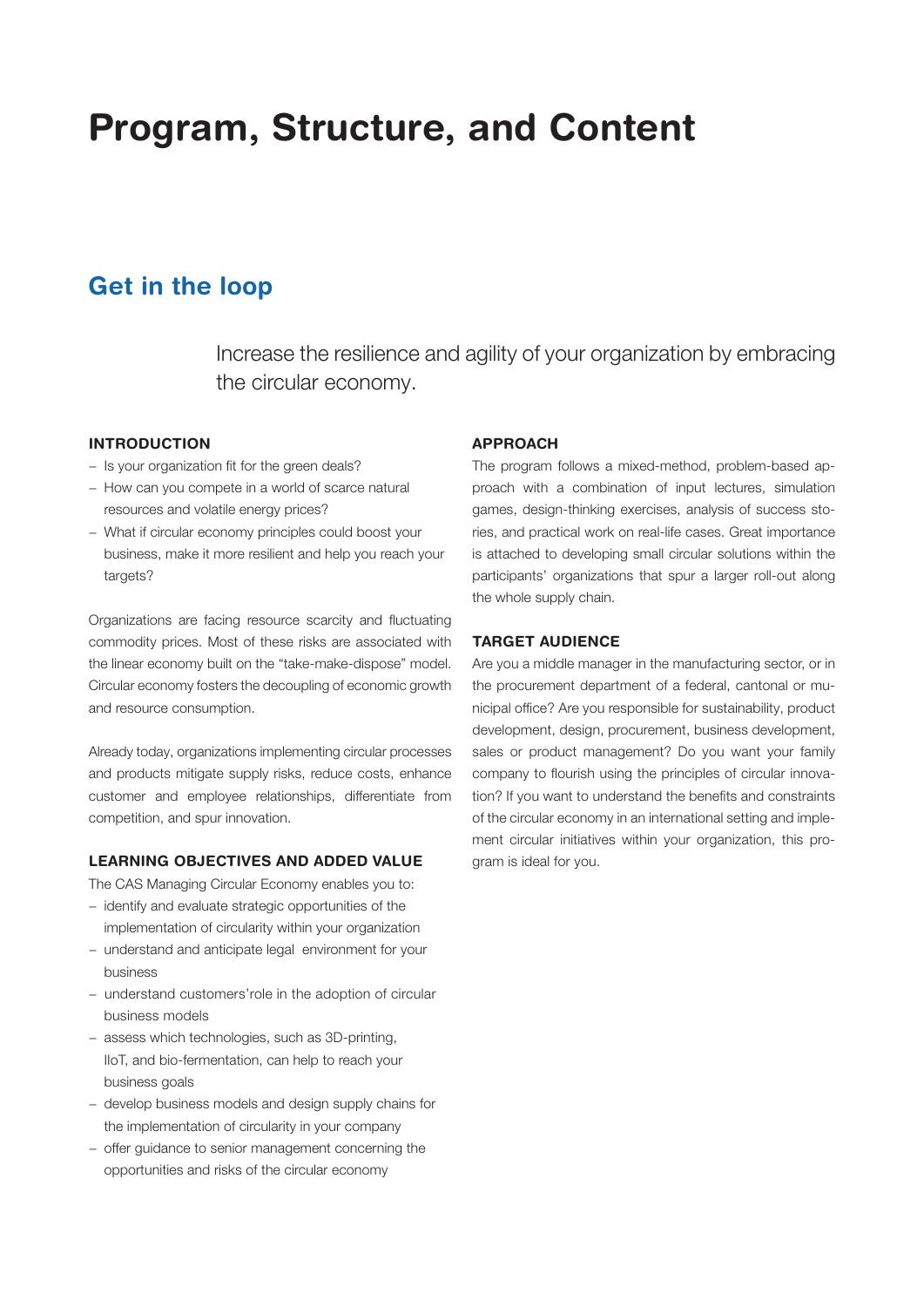### COMPANY EXPERIENCE JOURNEY



- − New circular business models
- − Extended supply chains
- − Communication skills for various stakeholders
- ENABLERS AND ACCELERATORS
- − Biomimicry, green chemistry, technology, and digital
- − System thinking, collaboration
- − Monitoring and certification
- − Change management

− Field trips

### ROADMAP DEVELOPMENT

- − Formulate strategy
- − Identify technology enablers
- − Map out efficiency gains
- − Select circular metrics
- − Estimate new revenues streams
- − Evaluate risks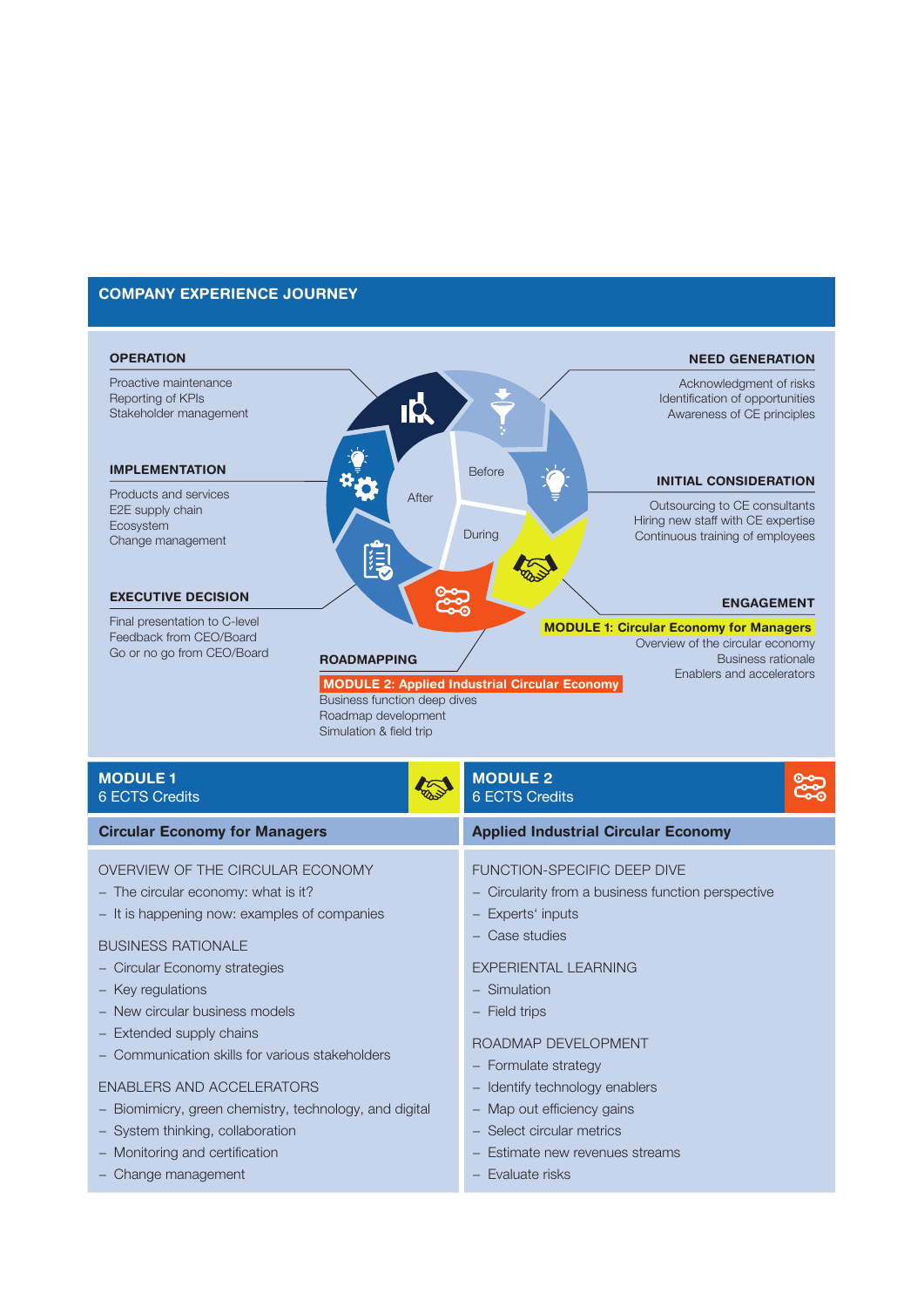## Your Contacts

### We will be happy to advise you personally



Marc Schmid Head of Program



Dr. Grégoire Meylan Deputy Head of Program

### PROGRAM MANAGEMENT Marc Schmid Center for International Industrial Solutions Phone +41 58 934 62 82 [marc.schmid@zhaw.ch](mailto:marc.schmid%40zhaw.ch?subject=)

Dr. Grégoire Meylan Center for International Industrial Solutions Phone: +41 58 934 42 43 [gregoire.meylan@zhaw.ch](mailto:gregoire.meylan%40zhaw.ch?subject=)

### ADMINISTRATION AND REGISTRATION

ZHAW School of Management and Law Customer Service – Continuing Education Theaterstrasse 15b/P.O. Box 8401 Winterthur / Switzerland Phone +41 58 934 79 79 [info-weiterbildung.sml@zhaw.ch](mailto:info-weiterbildung.sml%40zhaw.ch?subject=)

### Center for International Industrial Solutions

We conduct applied research, provide educational services, and promote knowledge transfer in the machine and cleantech sectors. We assess market and societal shifts, as well as the transformations in technology and resources management that affect the industry. We support companies in the application of relevant technologies and the design of new business models and organizational structures to strengthen their international competitiveness. We teach our students to address these challenges effectively.

[www.zhaw.ch/imi/ciis](https://www.zhaw.ch/de/sml/institute-zentren/imi/competence-centers-teams/center-for-international-industrial-solutions/)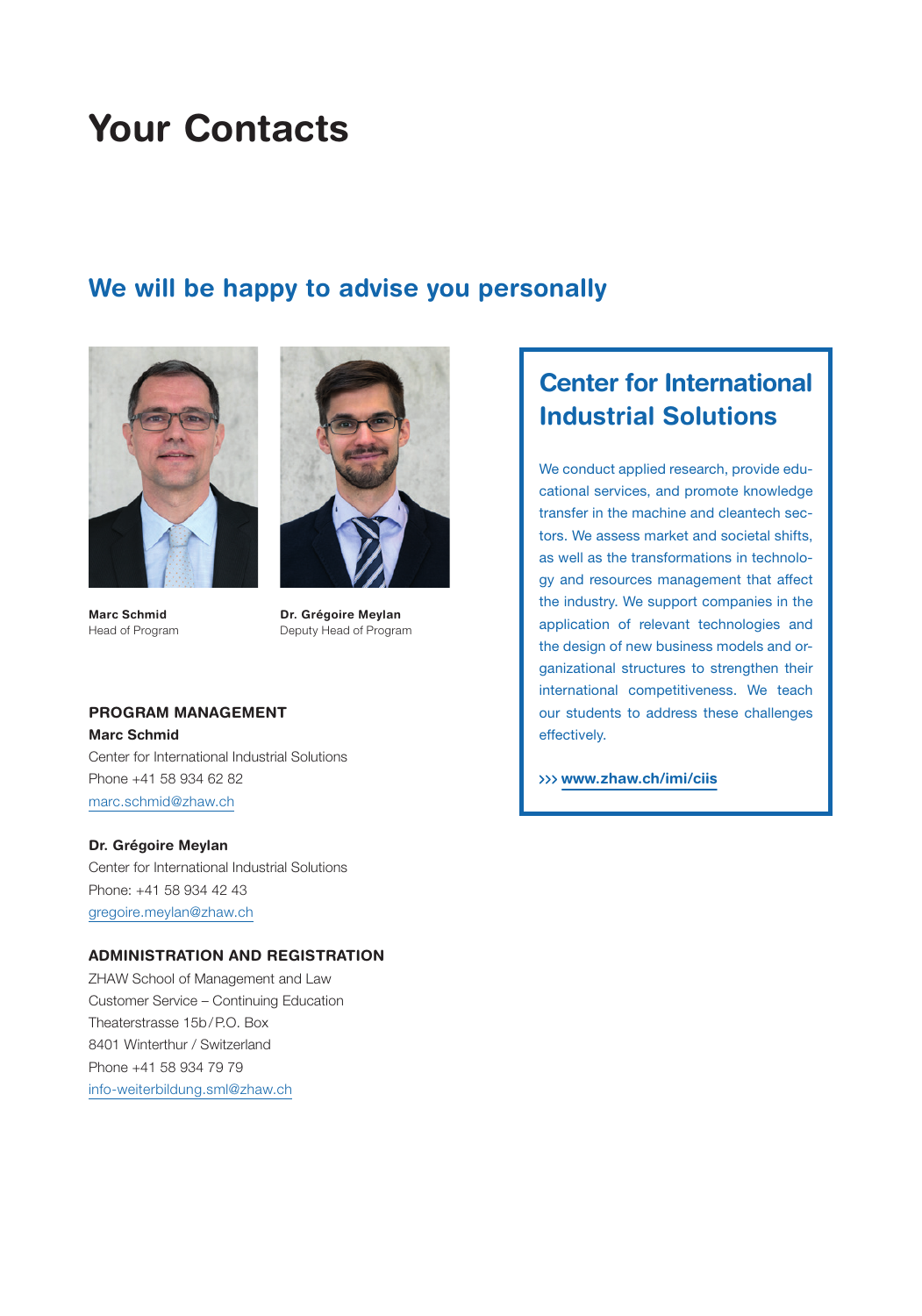## Further Details

### Build the foundations for your success in circular business

Visit us online for more information.

### ADMISSION REQUIREMENTS

Applicants must be graduates of universities or universities of applied sciences and have at least five years of professional experience. Applicants without the above requirements but with sufficient professional experience and additional qualifications may be admitted at the discretion of the Head of Program.

### **REGISTRATION**

Program registration takes place online, and applications are processed in the order they are received. >>> [www.zhaw.ch/imi/cas-mCE](https://www.zhaw.ch/imi/cas-mCE/)

### NUMBER OF PARTICIPANTS

The minimum number of program participants is 14.

### PROGRAM DATES

Program dates are published online: >>> [www.zhaw.ch/imi/cas-mCE](https://www.zhaw.ch/imi/cas-mCE/)

#### **WORKLOAD**

Program participants earn 12 ECTS (European Credit Transfer System) credits. Each ECTS credit equates to about 25 hours of study. This corresponds to about 300 hours for the entire program.

### PERFORMANCE ASSESSMENTS

In Module 1, students will give a verbal presentation in English or German. In Module 2, students are required to give a second verbal presentation and submit a written paper in English or German.

#### LOCATION

Except for the company visits, teaching takes place at the ZHAW School of Management and Law in Winterthur and Zurich. >>> [www.zhaw.ch/sml/campus](https://www.zhaw.ch/de/sml/ueber-uns/standorte-und-infrastruktur/)

### LENGTH OF PROGRAM

The program lasts for six months on a part-time basis. This includes face-to-face sessions as well as the time required to prepare the written paper.

### LANGUAGE OF INSTRUCTION

This program is taught in English and German.

### QUALIFICATION

The ZHAW School of Management and Law awards the "Certificate of Advanced Studies in Managing Circular Economy" to participants who have completed the program and fulfilled the attendance requirement (80 percent).

### **COSTS**

The program costs CHF 8,000 per person, which includes all teaching materials and the cost of field trips within Switzerland (travel and meals).

### TERMS AND CONDITIONS OF PARTICIPATION

The general terms and conditions for continuing education events at the ZHAW School of Management and Lawcan be found at: >>> [www.zhaw.ch/sml/atb-wb](https://www.zhaw.ch/storage/sml/weiterbildung/zhaw-sml-wb-teilnahmebedingungen-de.pdf)